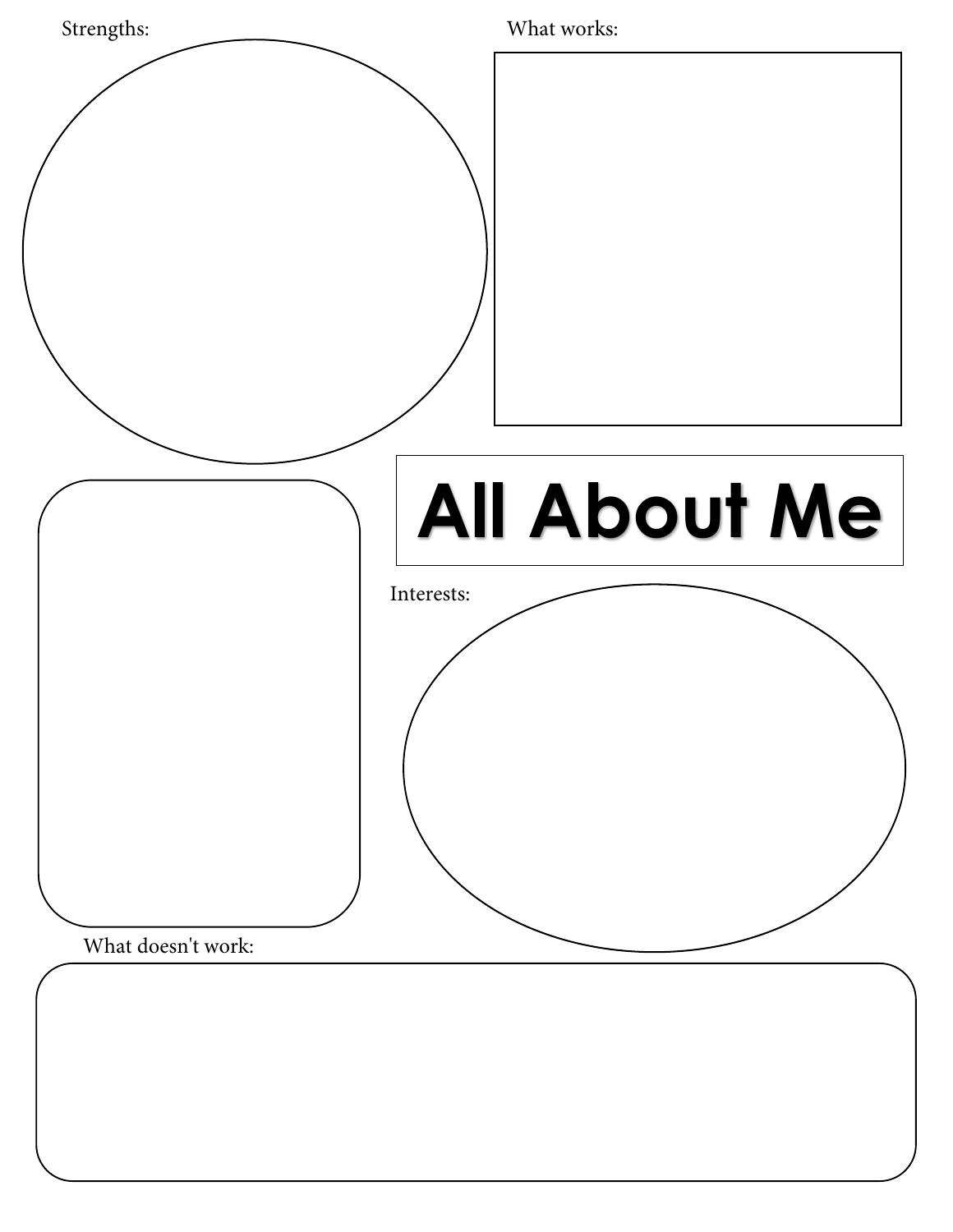Transitioning back to school brings excitement and challenges. We hope this form is a helpful tool in this transition. We look forward to partnering with you this year. Please let us know if you have any additional questions.

**Name:\_\_\_\_\_\_\_\_\_\_\_\_\_\_\_\_\_\_\_\_\_\_\_**

**Favorite activities:**

**Least favorite activities:**

**When frustrated or overwhelmed:**

**Helpful motivators:**

**Friends at school:**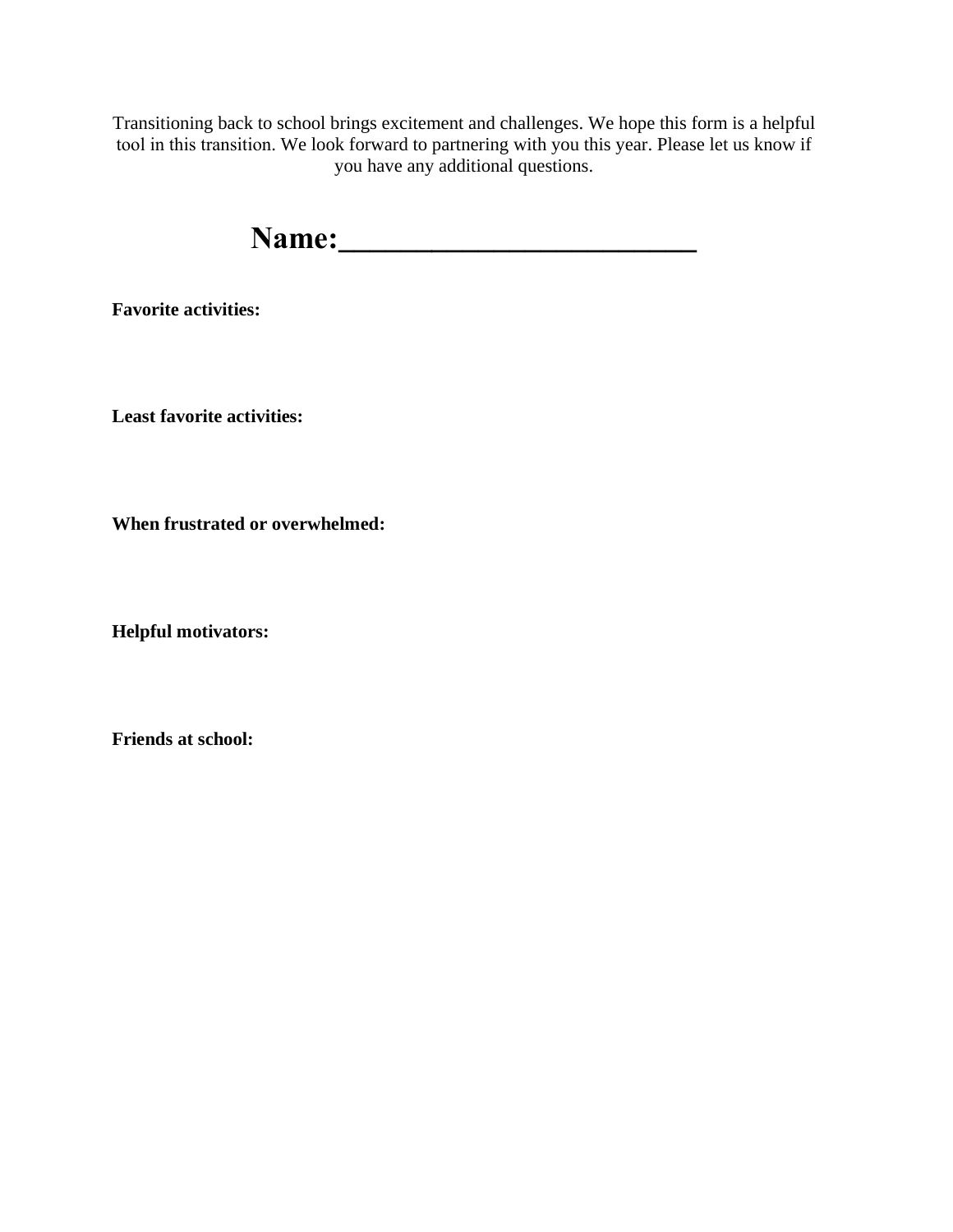| <b>Information from home</b>                           |                 |                            |                               |                              |                              |
|--------------------------------------------------------|-----------------|----------------------------|-------------------------------|------------------------------|------------------------------|
|                                                        |                 |                            |                               |                              |                              |
|                                                        |                 |                            |                               |                              |                              |
|                                                        |                 |                            |                               |                              |                              |
|                                                        |                 |                            |                               |                              |                              |
|                                                        |                 |                            |                               |                              |                              |
|                                                        |                 |                            |                               |                              |                              |
| 4 <sup>th</sup> Grade Classroom                        |                 |                            |                               |                              |                              |
|                                                        | <b>Attended</b> | Participated               | <b>Engagement/ Activities</b> |                              | <b>Celebrations/Concerns</b> |
| Morning Routine                                        | Yes No          | Yes No                     |                               |                              |                              |
| Technology                                             | Yes No          | Yes No                     |                               |                              |                              |
| Science/S.S.                                           | Yes No          | Yes No                     |                               |                              |                              |
| Circle: Music, Art,<br>PE, Library,<br>Chorus, Spanish | Yes No          | Yes No                     |                               |                              |                              |
| <b>Direct Services</b>                                 |                 |                            |                               |                              |                              |
|                                                        | <b>Attended</b> | Participated               | <b>Engagement/Activities</b>  |                              | <b>Celebrations/Concerns</b> |
| Literacy                                               | Yes No          | Yes No                     |                               |                              |                              |
| Math                                                   | Yes No          | Yes No                     |                               |                              |                              |
| Speech                                                 | Yes No          | Yes No                     |                               |                              |                              |
| Behavior                                               |                 |                            |                               |                              |                              |
| <b>Social</b>                                          |                 |                            |                               |                              |                              |
| Snack: Sat with peers/ who                             |                 | Lunch: Sat with peers/ who |                               | Recess: What and with<br>who |                              |
| <b>No</b><br>Yes                                       |                 | No<br>Yes                  |                               |                              |                              |
|                                                        |                 |                            |                               |                              |                              |